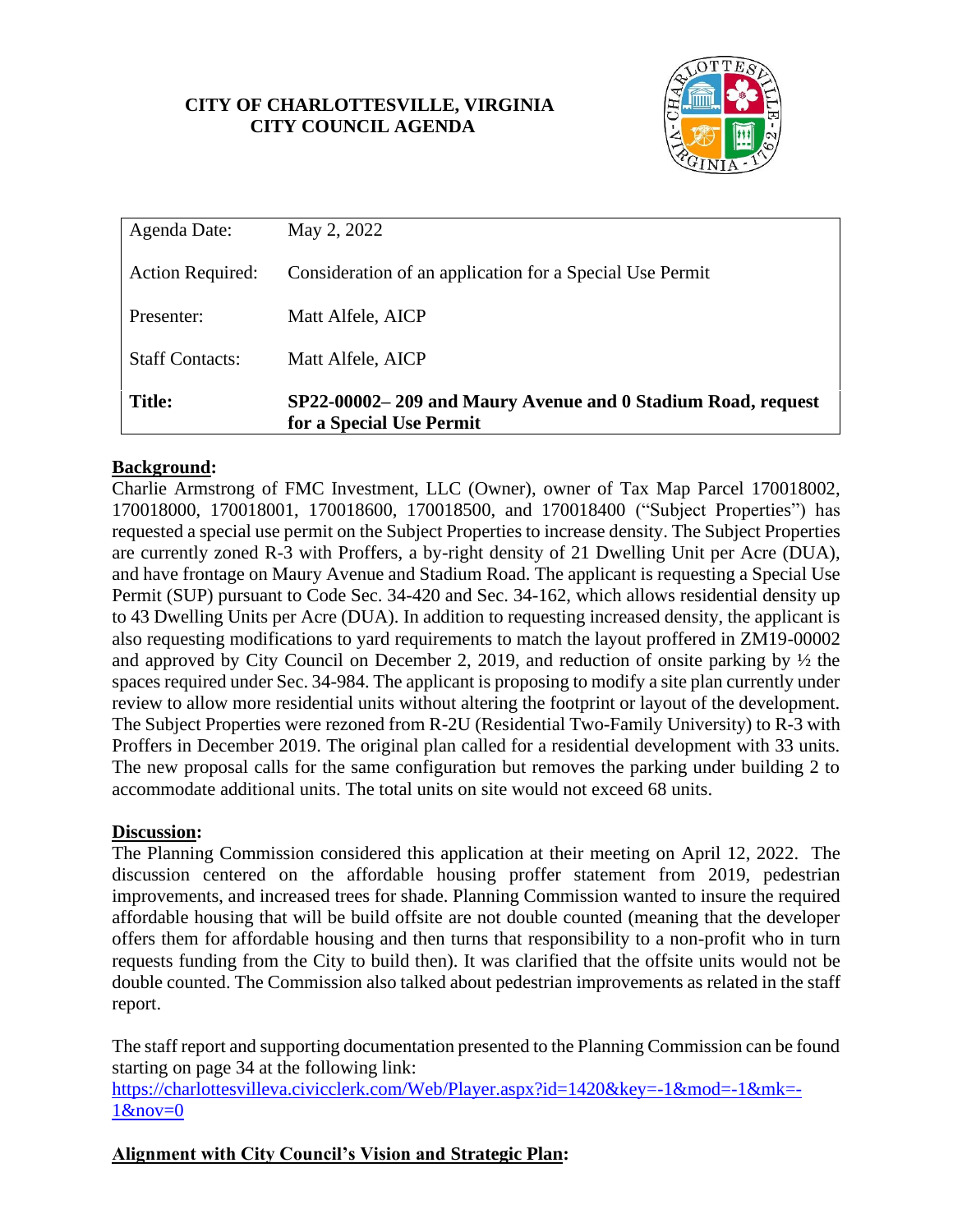If City Council approves the rezoning request, the project could contribute to *Goal 3: A Beautiful and Sustainable Natural and Built Environment, 3.1 Engage in robust and context sensitive urban planning and implementation,* and the City Council Vision of *Quality Housing Opportunities for All.* 

## **Community Engagement:**

The applicant held a community meeting on March 3, 2022 which was attended by two (2) members of the public. The development was received as favorable with parking being the only concern. A recording of the meeting can be found at the below link.

[https://us02web.zoom.us/rec/play/pYJQvJexy-](https://us02web.zoom.us/rec/play/pYJQvJexy-lyx5ziztdb7DNoEtRtUb4oBv7YleoRD_Rnf_CJXBoXqAAD0hgPkld6DneDS9xft0IIDuiJ.YdgcCIeDwxzHiipE?continueMode=true&_x_zm_rtaid=GgPnRrm1RwWEZVUHxQ6Ydg.1647547227538.9744fefcd24df90203a008427b7e9750&_x_zm_rhtaid=291)

[lyx5ziztdb7DNoEtRtUb4oBv7YleoRD\\_Rnf\\_CJXBoXqAAD0hgPkld6DneDS9xft0IIDuiJ.Ydgc](https://us02web.zoom.us/rec/play/pYJQvJexy-lyx5ziztdb7DNoEtRtUb4oBv7YleoRD_Rnf_CJXBoXqAAD0hgPkld6DneDS9xft0IIDuiJ.YdgcCIeDwxzHiipE?continueMode=true&_x_zm_rtaid=GgPnRrm1RwWEZVUHxQ6Ydg.1647547227538.9744fefcd24df90203a008427b7e9750&_x_zm_rhtaid=291) [CIeDwxzHiipE?continueMode=true&\\_x\\_zm\\_rtaid=GgPnRrm1RwWEZVUHxQ6Ydg.16475472](https://us02web.zoom.us/rec/play/pYJQvJexy-lyx5ziztdb7DNoEtRtUb4oBv7YleoRD_Rnf_CJXBoXqAAD0hgPkld6DneDS9xft0IIDuiJ.YdgcCIeDwxzHiipE?continueMode=true&_x_zm_rtaid=GgPnRrm1RwWEZVUHxQ6Ydg.1647547227538.9744fefcd24df90203a008427b7e9750&_x_zm_rhtaid=291) [27538.9744fefcd24df90203a008427b7e9750&\\_x\\_zm\\_rhtaid=291](https://us02web.zoom.us/rec/play/pYJQvJexy-lyx5ziztdb7DNoEtRtUb4oBv7YleoRD_Rnf_CJXBoXqAAD0hgPkld6DneDS9xft0IIDuiJ.YdgcCIeDwxzHiipE?continueMode=true&_x_zm_rtaid=GgPnRrm1RwWEZVUHxQ6Ydg.1647547227538.9744fefcd24df90203a008427b7e9750&_x_zm_rhtaid=291)

On April 13, 2022, the Planning Commission held a virtual joint Public Hearing with City Council. Two (2) members of the public spoke and expressed the following:

- A resident on Price expressed concerns with screening of the development, security, and noise.
- The City needs to do a better job of defining "affordable housing".

## **Budgetary Impact:**

No direct budgetary impact is anticipated as a result of this Special Use Permit.

## **Recommendation:**

Staff recommends the application be approved.

The Planning Commission voted 6 - 0 to recommend approval of the application with the following motion:

Mr. Mitchell moved to recommend approval of this application for a Special Use Permit in the R-3 zone at 170018002, 170018000, 170018001, 170018600, 170018500, and 170018400 collectively 209 Maury Avenue to permit additional density with the following listed conditions.

a. The four (4) conditions recommended by staff

1. Up to forty-three (43) dwelling units per acre (DUA) are permitted on the Subject Properties.

- 2. Yard requirements shall be:
	- a. Front yard: thirty-one (31) feet.
	- b. Side yard (Corner along Maury Avenue): twenty (20) feet.
	- c. Side yard (western side): twenty-two (22) feet.
	- d. Rear yard: Twenty-five (25) feet.

3. A new seven (7) foot sidewalk with three (3) foot curbside buffer shall be constructed along Maury Avenue in accordance with the City's Streets That Work Plan. 4. The applicant will work with the City's Traffic Engineer to develop a Master Parking Plan for the site. This plan will be kept on file with the City and may be updated or altered from time to time with authorization of the City's Traffic Engineer. The plan shall indicate how the developer will distribute available parking spots on site, how potential residents are informed of their parking opportunities, and any possible offsite parking arrangements for residents, etc.…

Mr. Stolzenberg seconded the motion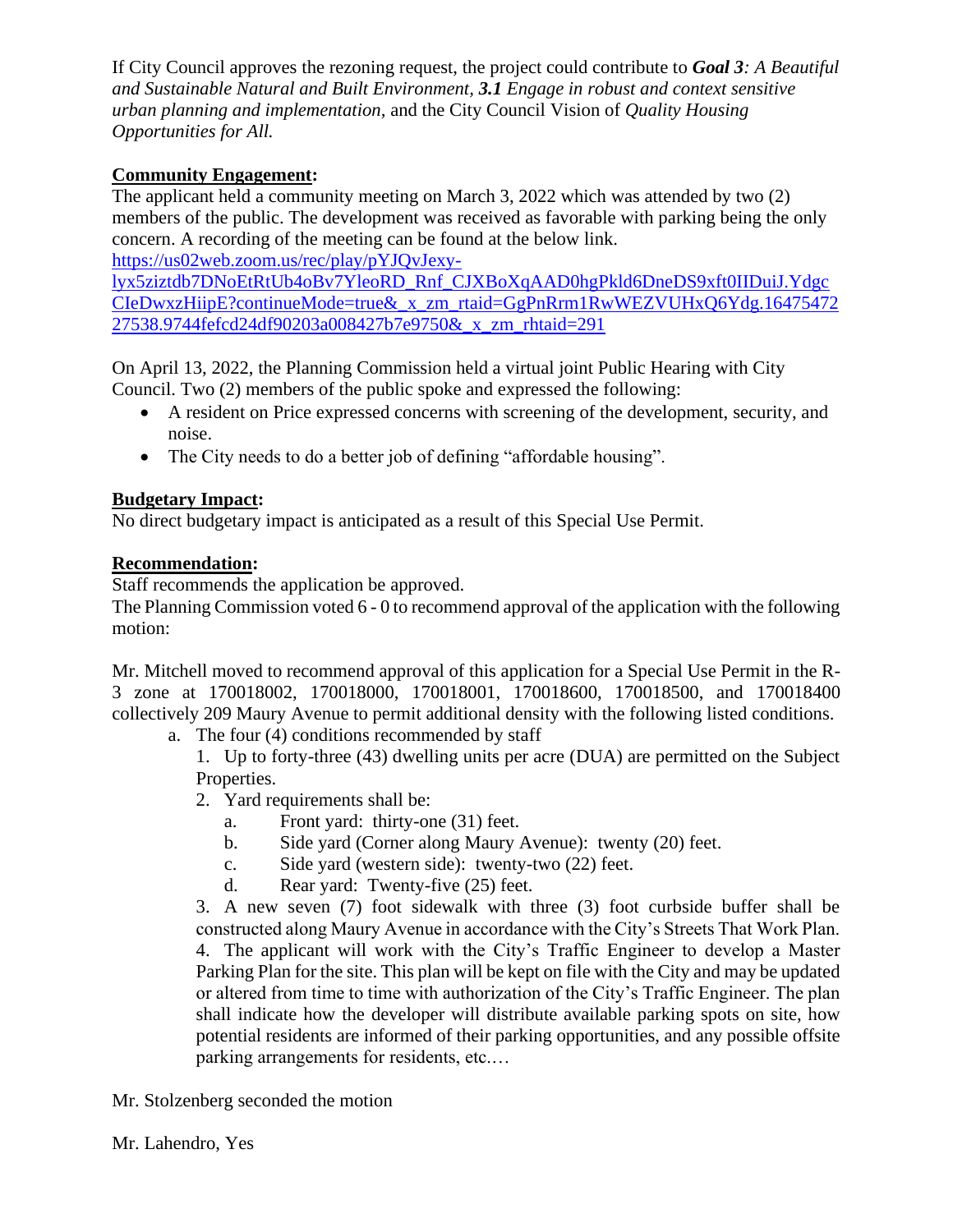Mr. Solla-Yates, Yes Mr. Stolzenberg, Yes Mr. Karim Habbab, Yes Mr. Mitchell, Yes Ms. Liz Russell, Yes

#### **Alternatives**:

City Council has several alternatives:

(1) by motion, approve the requested Special Use Permit as recommended by the Planning Commission with the following suggested motion;

"I move the adoption of the Resolution included in our agenda materials, granting the Special Use Permit, with stated conditions, for SP22-00002 based on a finding that the proposed permit is required by public necessity, convenience, general welfare, or good zoning practice"

- (2) by motion, request changes to the attached resolution, and then approve the Special Use Permit;
- (3) by motion, take action to deny the Special Use Permit;

Or

(4) by motion, defer action on the Special Use Permit.

#### **Attachment**

A. Proposed Resolution